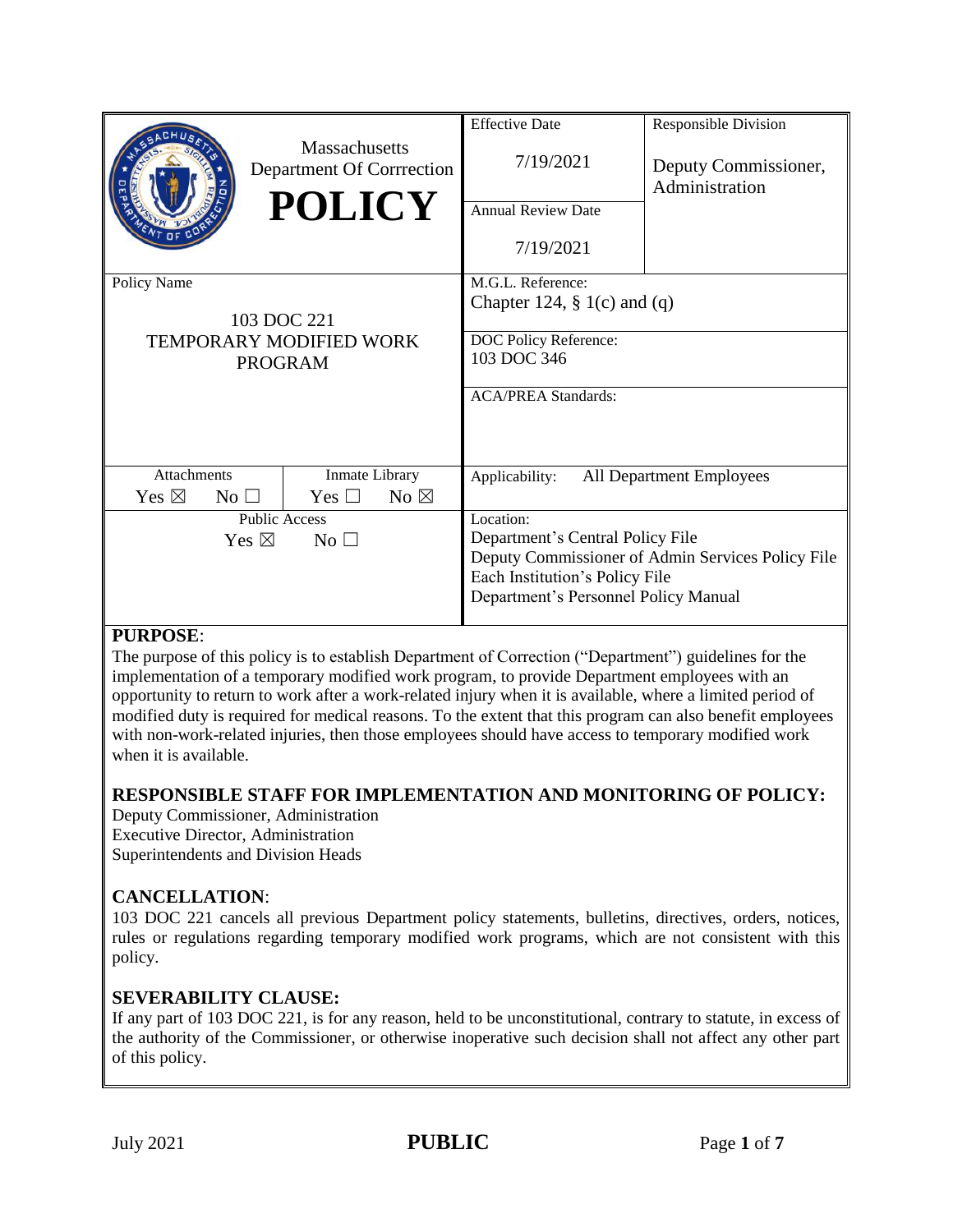## **TABLE OF CONTENTS**

| 221.01 | Definitions                                  | 3              |
|--------|----------------------------------------------|----------------|
|        | 221.02 Temporary Modified Work Program Goals | 3              |
| 221.03 | <b>Eligibility Guidelines</b>                | $\overline{4}$ |
|        | 221.04 Record Retention                      | $\overline{4}$ |
|        | 221.05 Continuing TMWP Placement             | 5              |
|        | 221.06 Extension of TMWP Placement           | 5              |
|        | 221.07 Termination of TMWP Placement         | 5              |

# **ATTACHMENTS**

| Attachment #1 | Temporary Modified Work Program Waiver |  |
|---------------|----------------------------------------|--|
|               |                                        |  |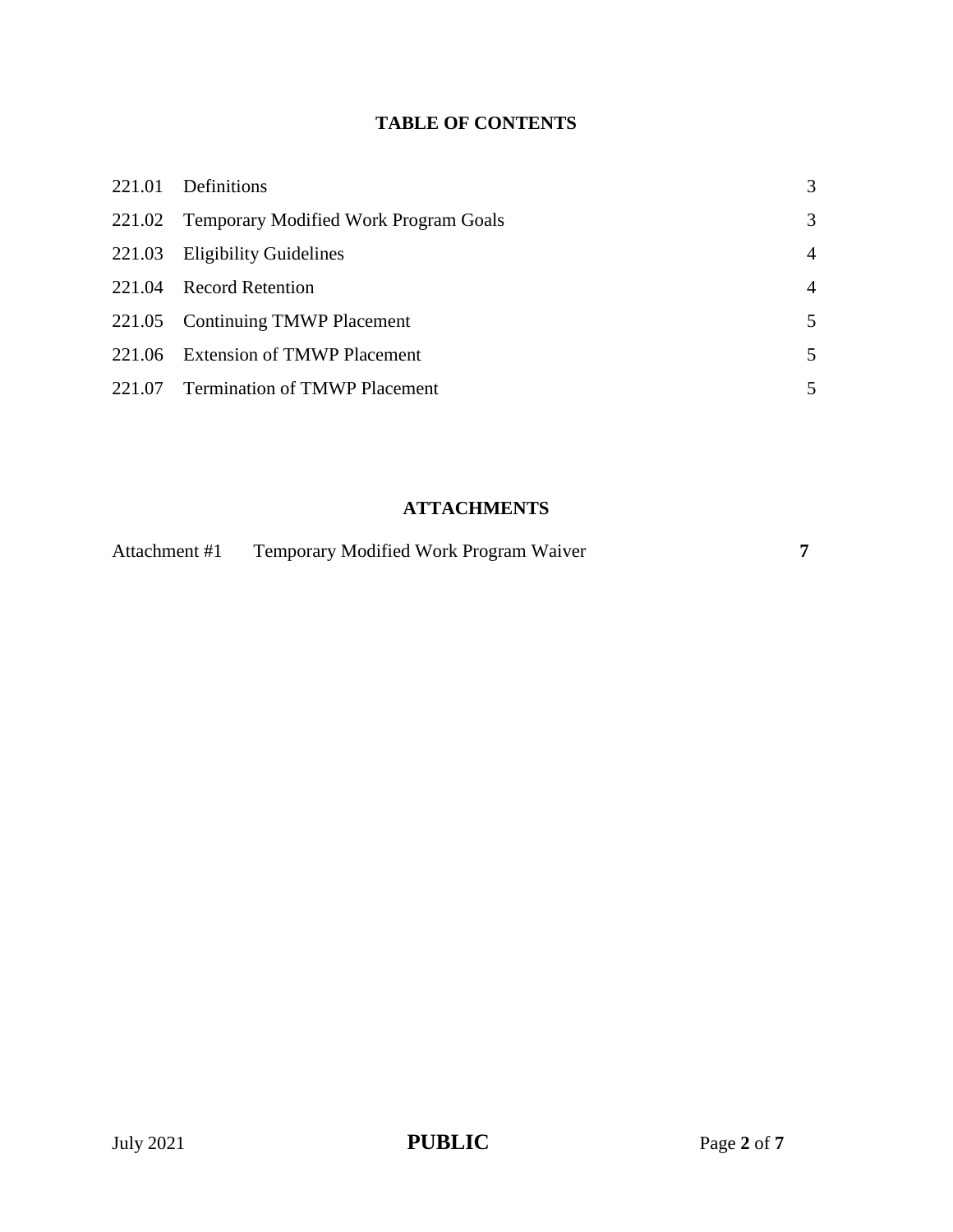#### **221.01 DEFINITIONS**

Appointing Authority: The Commissioner of Correction

Deputy Commissioner of Administration: The executive staff people whose duties include, but are not limited to the management of:

- a. Budget Office
- b. Administrative Services
- c. Audit and Compliance
- d. Internal Affairs
- e. Personnel Office
- f. Labor Relations
- g. Staff Development
- h. Food Services
- i. Contract Services
- j. Employee Assistance Services Unit
- k. Resource Management
- l. Industries

Commissioner: The Commissioner of Correction

Employee: A full-time or regular part-time bargaining unit, managerial, or confidential employee of the Department of Correction, excluding all persons paid through other subsidiary accounts.

Policy: A definite course of action adopted or pursued by the Department that guides and determines present and future decisions, statement(s) of guiding principles directing activities toward the attainment of objectives, and overall goals of the Department.

Superintendent: The chief administrative officer of a state correctional institution.

Collective Bargaining Agreement: The contract which applies to an employee's bargaining unit.

#### **221.02 TEMPORARY MODIFIED WORK PROGRAM GOALS**

The goal of the Temporary Modified Work Program (TMWP) is to provide Department employees with an opportunity to return to work after a work-related injury, when it is available, where a limited period of modified duty is required for medical reasons. To the extent that this program can also benefit employees with non-work-related injuries, then those employees should have access to temporary modified work when it is available. In returning these employees to work, it is also the Department's goal that positions that have been identified as suitable for the TMWP be staffed by TMWP employees, thereby freeing up full

## **PUBLIC** PAGE 2021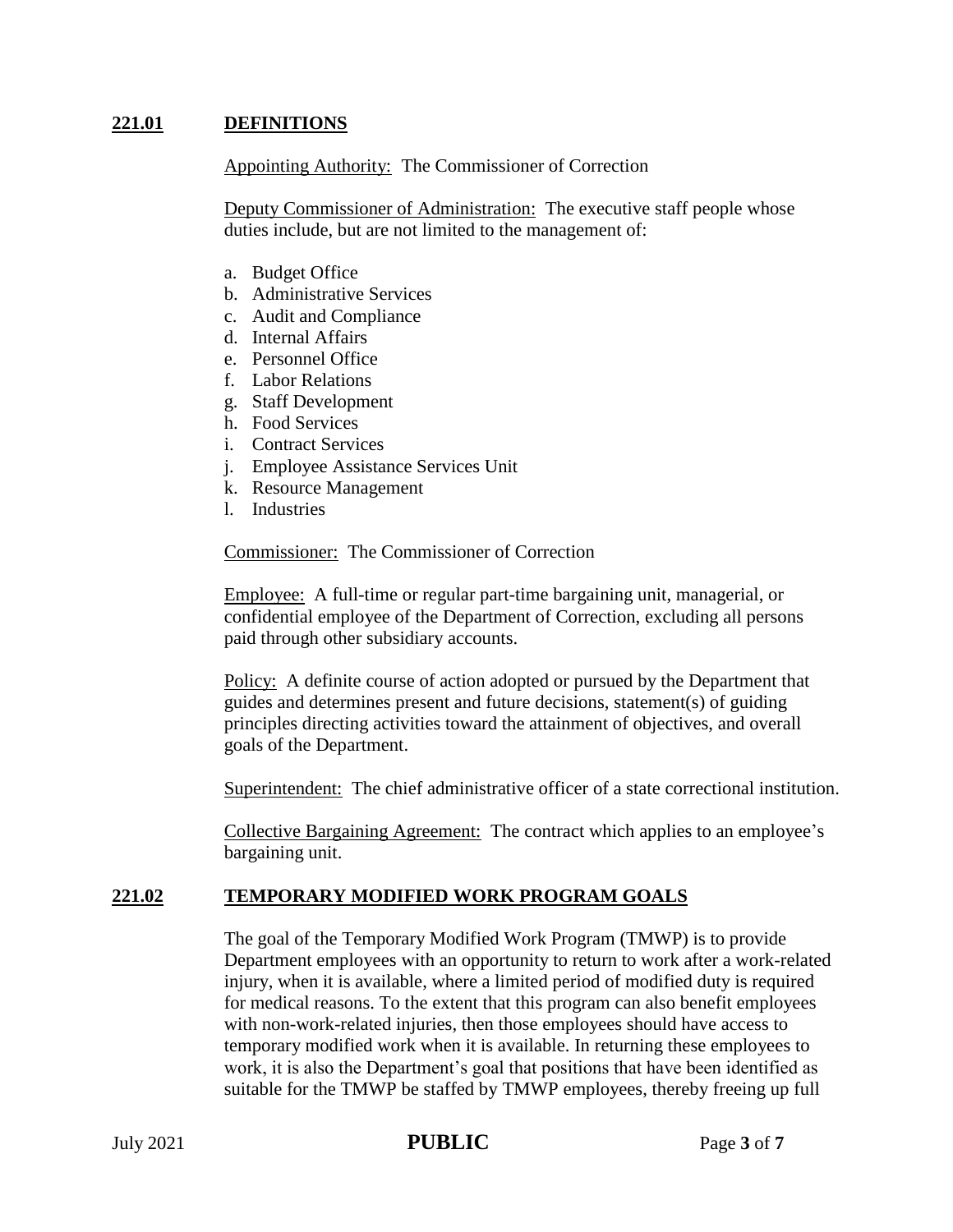duty employees for the more physically demanding aspects of correctional work. The Department recognizes that the employees participating in the TMWP are not necessarily capable of performing the essential functions of their position, for this limited time period, but this is consistent with the temporary nature and the goal of the TMWP. The Department's Division of Human Resources shall maintain a list of identified TMWP positions, by institution.

## **221.03 ELIGIBILITY GUIDELINES**

- 1. When the Superintendent determines that TMWP positions are available within the institution, TMWP should be offered to any employee who is currently receiving workers' compensation benefits where the institution is in possession of a medical report which indicates that the employee is capable of returning to modified duty. If TMWP positions are still available then TMWP should be offered to any employee who has a temporary, non-work-related medical condition which makes the employee unable to perform full duty work, and where the institution is in possession of a medical report which indicates that the employee is capable of performing some level of modified work.
- 2. Prior to the employee actually assuming duties under the TMWP, the employee shall provide the Department with a medical report which contains a diagnosis of the employee's medical condition and indicates that the employee is capable of performing the modified work assignment. That medical report must indicate that the employee's need for modified work is not likely to be permanent and should be resolved within onehundred and twenty (120) days. The medical report shall specifically indicate what body part(s) are involved and what the employee's restrictions are. If the employee is restricted by his physician, with regard to inmate contact, then the note must clearly state that the employee is capable of having, at the very least, incidental contact with inmates. Incidental inmate contact is the interaction with inmates where that interaction is generally limited to coincidental meetings in common spaces, but it specifically excludes the exercise of supervision or care and custody obligations with respect to inmates.

#### **221.04 RECORD RETENTION**

The medical report shall be given to the institution's industrial accident agent in cases involving a work-related injury. In cases involving a non-work-related injury, the medical documentation shall be provided to the Superintendent or designee who shall, in turn, notify the Division of Human Resources that a TMWP agreement can be drafted. No TMWP employee shall return to work until an agreement has been drafted and signed.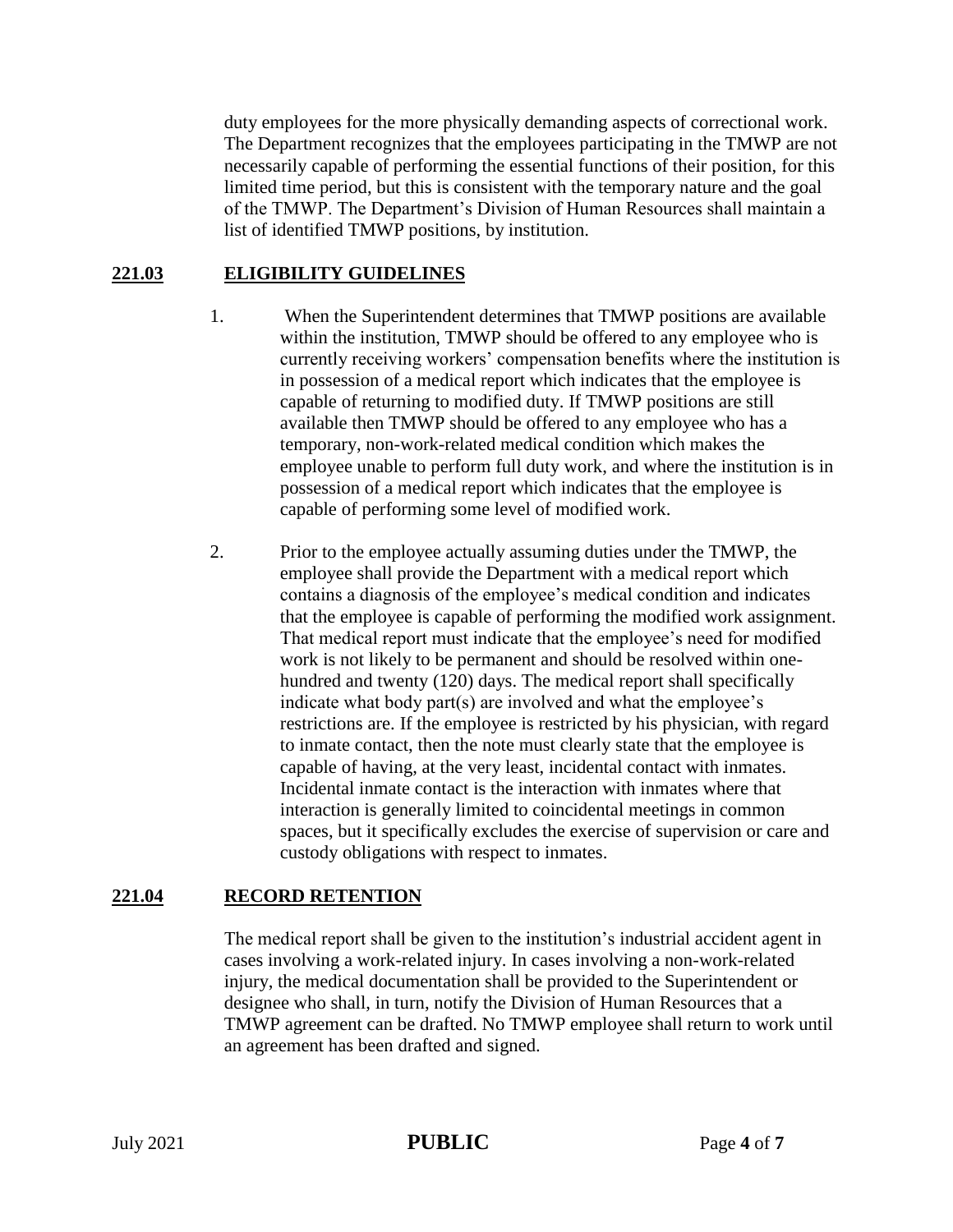#### **221.05 CONTINUING TMWP PLACEMENT**

Once an employee has returned on a TMWP, that employee shall provide medical documentation of medical restrictions, if any, on the  $60<sup>th</sup>$ ,  $90<sup>th</sup>$ , and  $120<sup>th</sup>$  days. If the employee is unable to provide such documentation at these times, participation by the employee in TMWP shall be suspended or terminated and the employee shall be placed on the appropriate type of leave if available.

## **221.06 EXTENSION OF TMWP PLACEMENT**

- 1. Before the expiration of one-hundred and twenty (120) days, if the employee's medical documentation indicates that the need for modified work continues, the Superintendent for the institution shall determine whether the employee's TMWP should be extended for up to, but not more than, sixty (60) days. This determination shall be based upon the following:
	- a. the availability of modified work positions; and, the needs of the facility.
	- b. medical documentation indicating that the employee will be able to return to fulltime, unrestricted duty within those sixty (60) days.
	- c. the employee's ability to perform the TMWP position and comply with the Department of Correction rules, regulations and policies.
- 2. Such an extension of the TMWP shall require that the employee and his/her/their Union sign a waiver of the terms of the collective bargaining agreement, which limits TMWP to one-hundred and twenty days (120) days. The employee shall be responsible for securing such waivers. Once the Superintendent receives such medical documentation and a waiver, he/she/they should forward his/her/their recommendations for or against an extension to the Deputy Commissioner of Administration. The Deputy Commissioner of Administration shall determine whether the extension shall be granted and shall notify the employee, the Superintendent, the employee's union, and the Division of Human Resources, in writing.

#### **221.07 TERMINATION OF TMWP PLACEMENT**

1. When any TMWP comes to an end, the employee must either return to full duty work or be removed from active work status. If the employee returns to full duty, medical documentation must be provided which releases the employee from modified duty.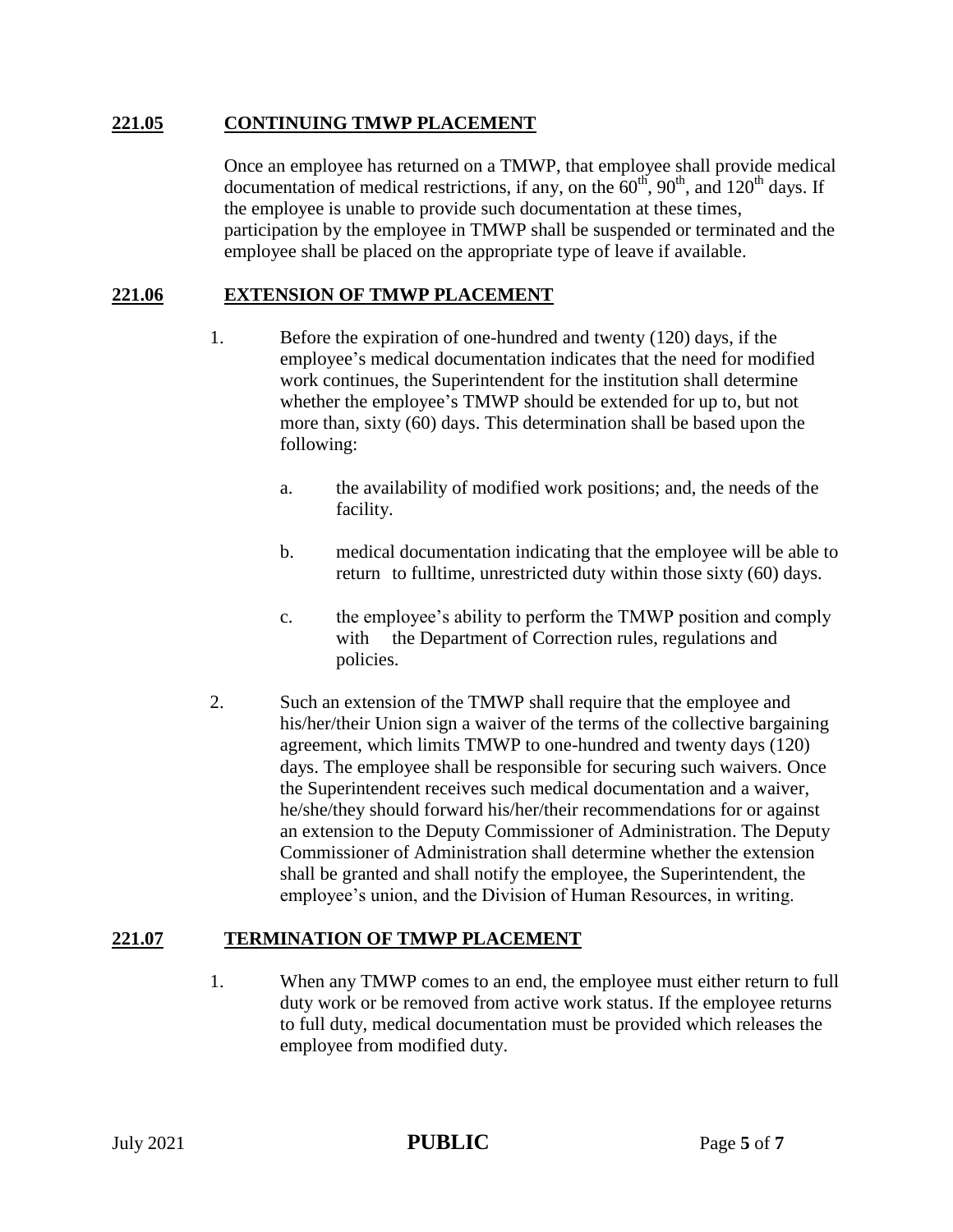- 2. If, at any time during a TMWP assignment resulting from a non-workrelated injury, the Superintendent determines that the position that an employee is filling is needed for an employee who is currently on industrial accident leave, the TMWP shall be suspended or terminated and the employee must either return to full duty or be placed on an appropriate type of leave if available.
- 3. If an employee, who is on TMWP due to an industrial accident, notifies the institution that he/she/they intends to resume his/her/their industrial accident leave, the Industrial Accident Agent shall file a notice of resumption with the Department's Division of Human Resources.
- 4. In cases where the need for a modification in an employee's duties arises out of a pregnancy, the situation shall be handled on a case by case basis by the Superintendent or Division Head until the employee brings in medical documentation that she is no longer able to perform one or more of the essential functions of her job. From that point, the Superintendent or Division Head shall place that employee in a TMWP position and notify the Division of Human Resources, in accordance with these guidelines.
- 5. Employees who are in their probation period shall be eligible for TMWP only when:
	- a. The employee agrees to extend his or her probationary period by the length of the TMWP;
	- b. The employee and the employee's union sign a waiver as to all issues where such a TMWP and/or an extension of the probationary period might violate the collective bargaining agreement; and,
	- c. The Deputy Commissioner of Administration approves in writing.